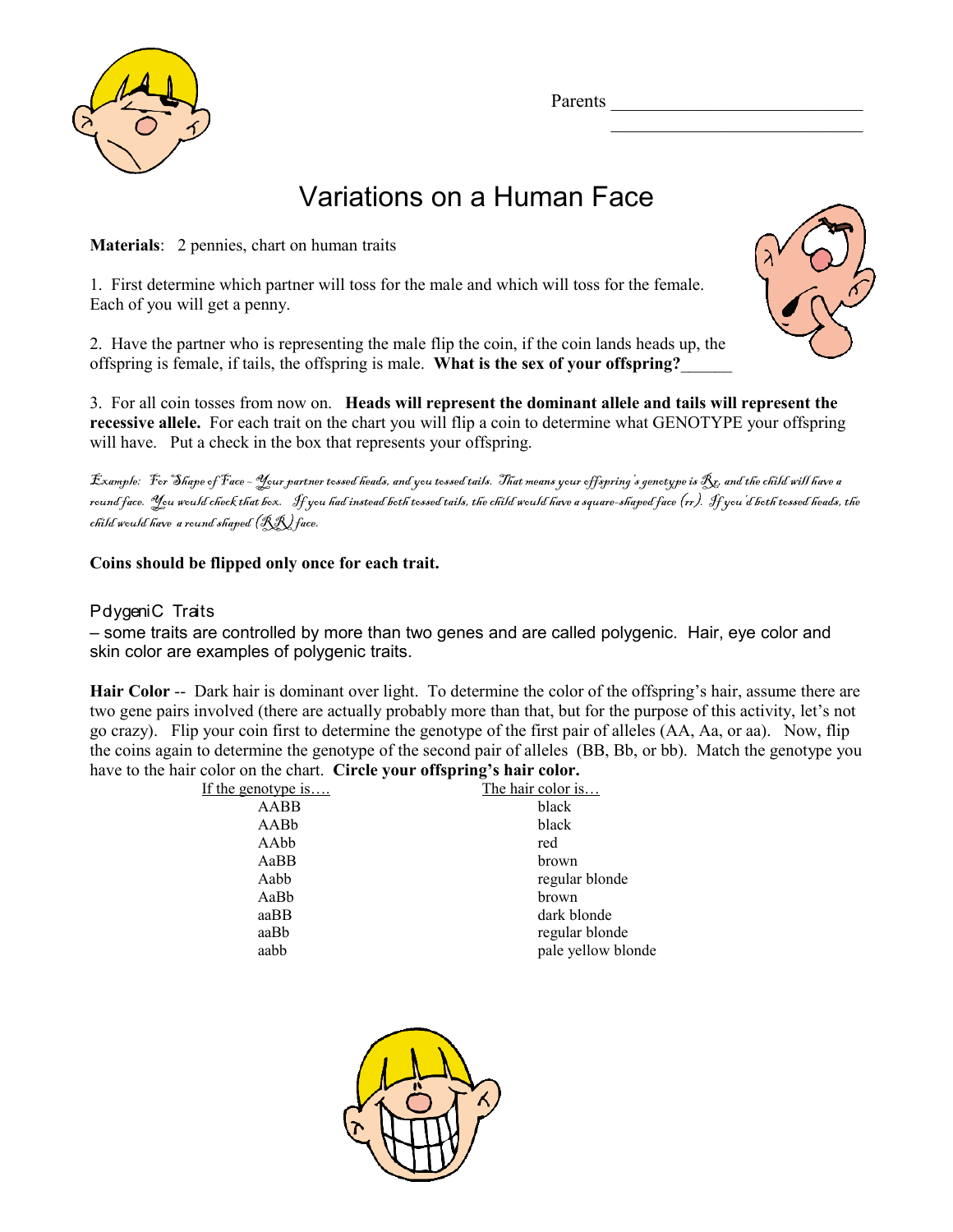**Eye Color** – Dark eyes are dominant over light. To determine the color of the offspring's eyes, assume there are two gene pairs involved, one which codes for depositing pigment in the front of the iris, and one which codes for depositing pigment n the back of the iris. Determine the genotype of the first pair (AA, Aa, or aa) Then flip again to determine the genotype of the second pair (BB, Bb, or bb). Use the chart below to find out what eye color your offspring has and circle it.

| If the genotype is | The eye color is        |  |  |
|--------------------|-------------------------|--|--|
| AABB               | dark brown              |  |  |
| AABb               | dark brown              |  |  |
| AAbb               | brown                   |  |  |
| AaBB               | brown with green flecks |  |  |
| AaBb               | brown                   |  |  |
| Aabb               | gray-blue               |  |  |
| aaBB               | green                   |  |  |
| aaBb               | dark blue               |  |  |
| aabb               | light blue (hazel)      |  |  |



**Skin Color** – skin color is controlled by a lot of different genes that basically add together to determine how dark the skin is and variations in tone. To simulate how skin color might be determined. Flip a single coin 10 times. Each time the coin turns up heads, give your offspring a point. Add your points together. 10 pts would be a very dark child and 1 pt would be a very pale child. How many points does your child have?

5. Now that you have determined all the traits of your child. You will **draw a picture**. Use colors and try to make the sketch as accurate as possible given the traits your child inherited. Make sure you name your child too!

## Analysis and Conclusions

1. Was your child exactly like any other child in the room? What do you think the odds were that two children in the room would turn out **exactly** alike?

2. How might it be possible for you to show a trait that neither of your parents have?

3. Which traits are codominant or incompletely dominant? (these traits don't have a clear dominant or recessive, the heterozygous condition shows a "blending" or a "middle" condition)

4. Why did you have to flip the coin twice to determine hair and eye color?

5. Show the cross of a wavy haired person with a wavy haired person. Use a Punnet square.